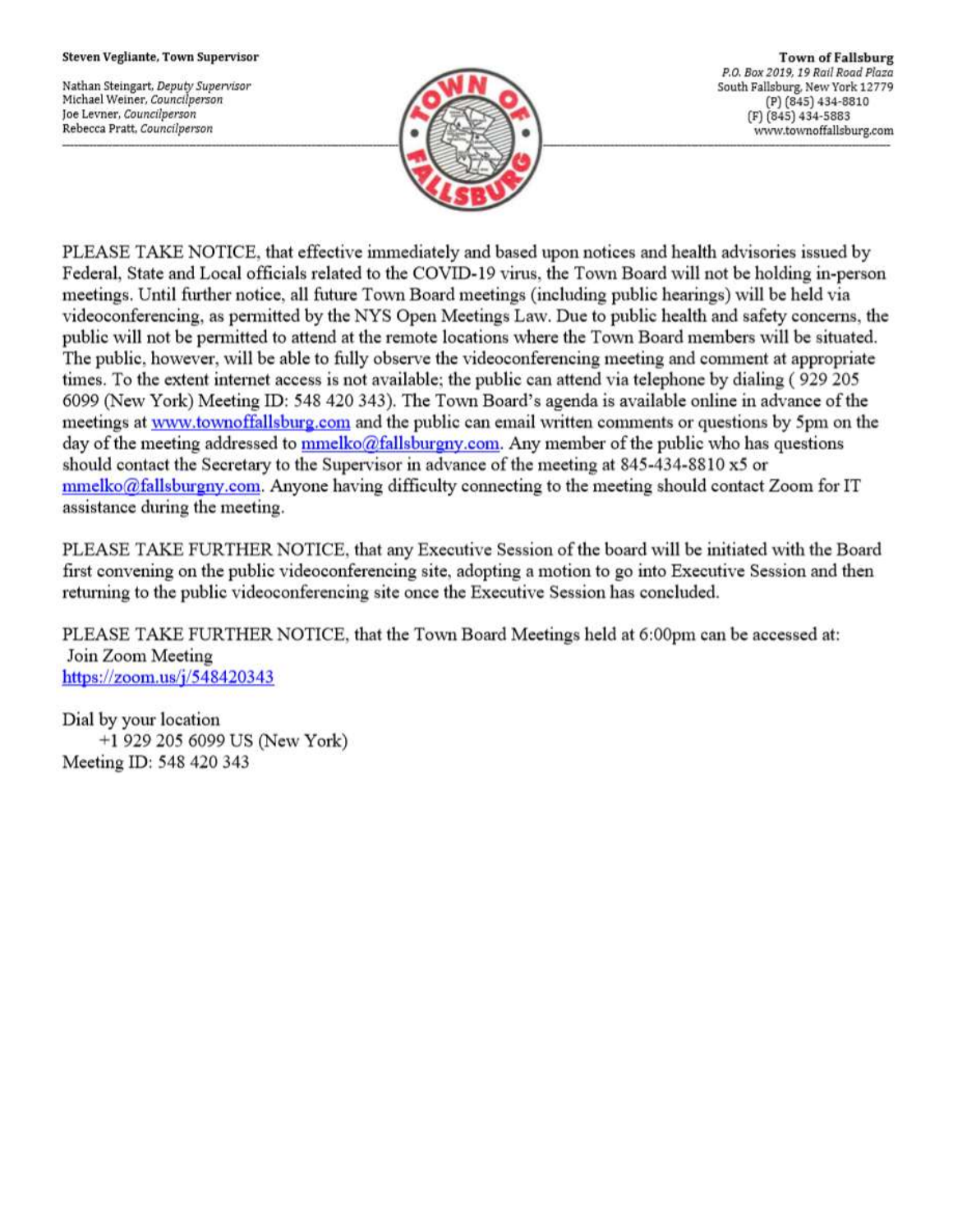#### Steven Vegliante, Town Supervisor

Nathan Steingart, Deputy Supervisor Michael Weiner, Councilperson Joe Levner, Councilperson Rebecca Pratt, Councilperson



Town of Fallsburg P.O. Box 2019, 19 Rail Road Plaza South Fallsburg, New York 12779 (P) (845) 434-8810 (F) (845) 434-5883 www.townoffallsburg.com

**Monday, June 14, 2021 6:00 pm**

**Town of Fallsburg Town Board Legislative Meeting Community Center, 12 Laurel Avenue, South Fallsburg, New York 12779**

**<https://www.google.com/maps/search/12+Laurel+Avenue,+South+Fallsburg,+New+York+12779?entry=gmail&source=g>**

**Following COVID-19 guidelines;**

**The public may participate via Zoom or be present at the Community Center. Face masks are required and social distancing guidelines set forth by the Town of Fallsburg while present at the Community Center. This meeting will also be available as follows: Link to be posted to main page of website: www.townoffallsburg.com Join Zoom Meeting https://zoom.us/j/548420343 Meeting ID: 548 420 343 One tap mobile +19292056099, 548420343# US (New York)**

## **Salute to the Flag**:

**Supervisor's Report**:

**Liaison's Reports**:

**Correspondence**:

**Citizens' Comments**:

### **Operations**

- Motion to approve Legislative Meeting Minutes dated May 24, 2021.
- Motion to Adopt the 2021 Standard Workday and Reporting Resolution.
- Motion to Adopt the 2021 Paving and Sealing schedule as provided by the Highway Department.
- Motion to approve Resolution approving the Town's participation in the Countywide Municipal Litter Pluck Event "Cleanup Sullivan County".
- Motion to approve Resolution naming Four Private Roads within the Town of Fallsburg within the State Route 52/42 Luxury Condominiums/Westbourne development located Wesbourne Drive. SBL: 21.-1-42.1. Road name changes as follows: Yom Tov Lane, Israel Lane, Torah Circle, Rashi Court.
- Motion to Authorize the Town of Fallsburg to Participate in the NYCLASS Program.
- Motion to Rescind the previous Appointment of Deputy Town Clerk, Allison Hosking, of the Woodbourne Correctional Facility, and re-appoint as Town Clerk Designee for the purpose of issuing marriage licenses to inmates. – No Stipend.
- Motion to Rescind previous Appointment of Deputy Town Clerk, Jimmi Dewitt, of the Sullivan County Correctional Facility, and re-appoint as Town Clerk Designee for the purpose of issuing marriage licenses to inmates. – No Stipend.